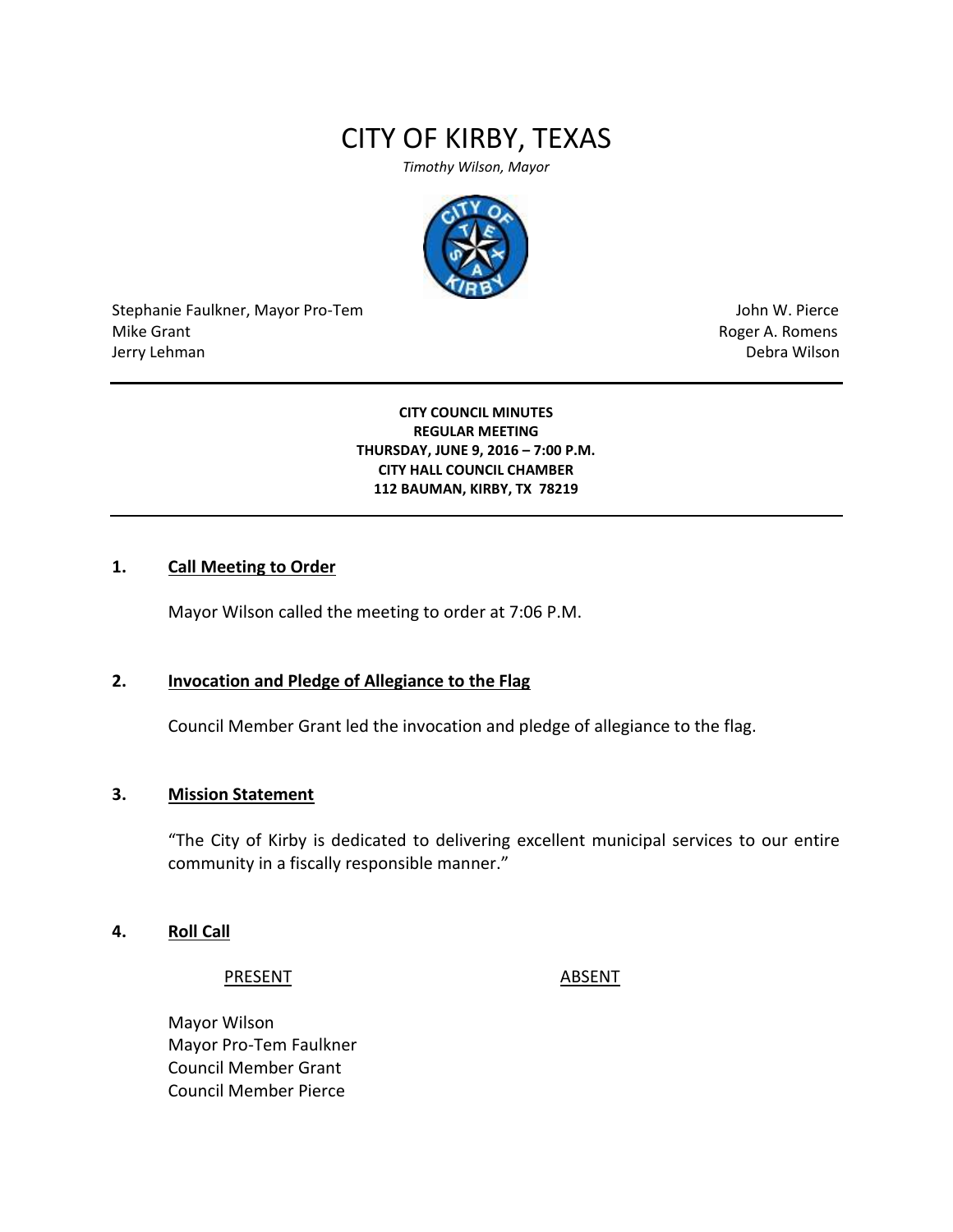Council Member Lehman Council Member Wilson Council Member Romens

# **5. Citizen Participation:**

1. Sam Richardson, 4802 Gibbs Sprawl, informed Council that the VFW will provide overflow parking for the  $4<sup>th</sup>$  of July event, \$5.00 per space. The Beautification & Recycle Committee will have a booth at the event.

2. Mary Wright, urged Council to not allow LED street lights in the City because they did not belong in residential areas. She announced she will be moving into Kirby in two weeks.

3. Jody Flynn - 5619 Old Seguin Road, said she will wait until the ordinance discussion.

4. Rothie Hackstadt, 4818 Binz Engleman, informed Council between Buzz Aldrin and the street by Friendship Park there are people who drive very fast and some do not stop at the Buzz Aldrin stop sign. He said he did not have an objection if Council would approve speed bumps. Mayor Wilson asked Chief Bois to conduct a traffic study.

# **6. Consent Agenda:**

# a. Public Hearing/Regular Meeting Minutes - May 26, 2016

Mayor Pro-Tem Faulkner moved to accept the consent agenda; seconded by Council Member Grant.

The motion carried with a 6-0 vote.

 $AYES - 6$   $NO - 0$ 

Although Mayor Wilson deviated from the agenda, the minutes will be prepared in the order the agenda was posted.

# **7. Discussion And Possible Action**

a. Discussion And Possible Action Regarding Bureau Veritas Inspection Process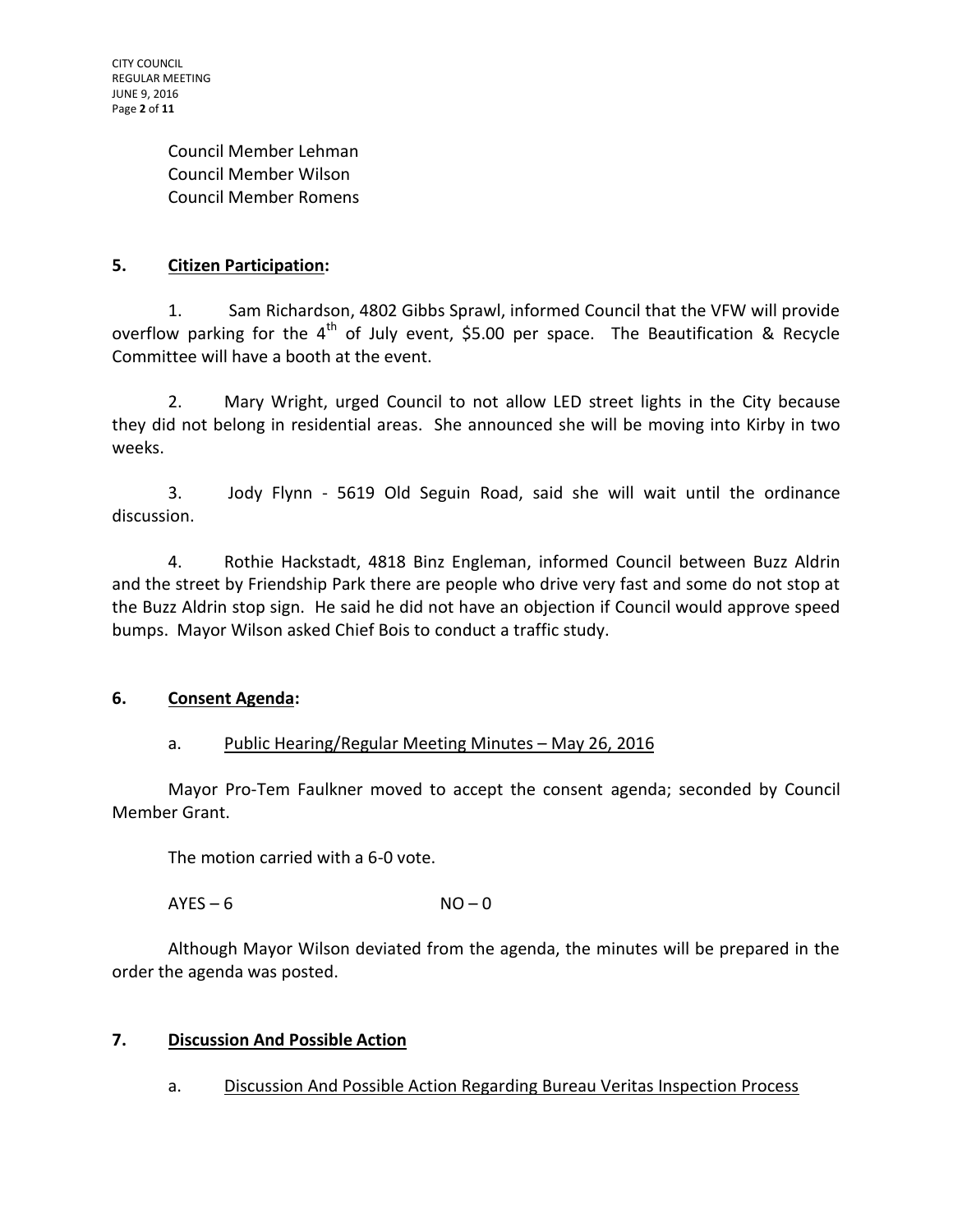Greg Hallmark, representative of Bureau Veritas, was present to answer questions.

Mayor Pro-Tem Faulkner said citizens approached her about inspections at their property and they observed the inspector already had the inspections written and did not look at the property.

Mr. Hallmark asked what type of inspection was being conducted. Mayor Pro-Tem Faulkner said they were for building and plumbing. Mr. Hallmark said the inspector will partially complete the form upon arrival at the property to identify the property and other information, but after the inspection he will indicate whether the inspection passed or failed.

Mayor Wilson closed the discussion on Item a. to move to Item m.

b. Discussion And Possible Action To Consider Ordinance No. O-2016-788, An Ordinance Amending the Zoning Ordinance of the City Of Kirby, Texas, To Grant Specific use Permit #2016-004 For Outdoor Storage In A (C-1) Commercial Office And Retail District Located At: CB: 5865, LOT 18, Otherwise Known As 5631 Seguin Road, City Of Kirby, Bexar County, Texas. This Is The Second Reading.

Jody Flynn reiterated her concerns she presented at the last meeting, and informed Council she supports new businesses coming into Kirby.

Mr. Fernando Duran, applicant, addressed Council and let them know he would operate a construction business and store equipment at the back of the property. He said eventually he wanted to build an office for their equipment. He said the equipment they are storing is in concrete boxes.

Council Member Grant thought it was presumptuous to place equipment on the property without a specific use permit to allow the use.

Council Member Romens said this has the potential of disrupting that whole area for C-1 Commercial zoning.

Mayor Wilson explained the area was specifically zoned commercial for storefront businesses and outdoor storage was not suitable use of the property.

Mr. Duran said he was not told it was a commercial property and his realtor did not disclose this to him.

Mayor Pro-Tem Faulkner moved to deny Ordinance No. O-2016-788; seconded by Council Member Grant.

The motion carried with a 6-0 vote.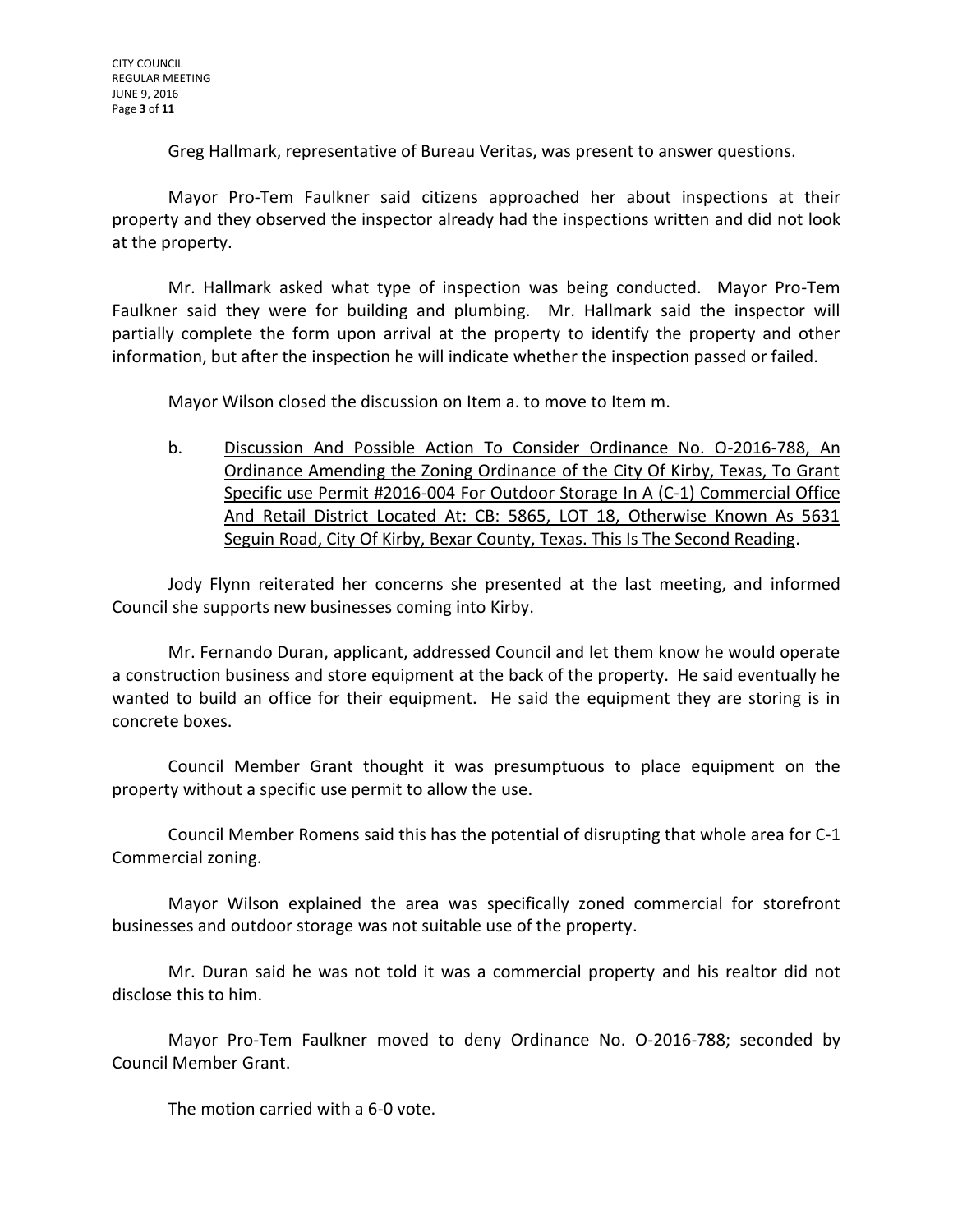#### $AYES - 6$   $NO - 0$

c. Discussion And Possible Action To Consider Ordinance No. O-2016-789, An Ordinance Amending the Zoning Ordinance Of the City Of Kirby, Texas, To Grant Specific Use Permit #2016-005 For Use Of The Property As A Single Family Residence In A (C-2) Commercial District Located At CB 5941, BLK 2, LOT SE 147.2 FT OF W 50 FT OF 11, Also Known As 519 Edalyn St., Kirby, TX, 78219, City Of Kirby, Bexar County, Texas. This Is The Second Reading.

Council Member Grant moved to approve Ordinance No. O-2016-789; seconded by Council Member Lehman.

Council Member Grant withdrew his motion and Council Member Lehman withdrew his second to the motion.

Mayor Wilson confirmed there was a two year restriction in the ordinance. After discussion Council Member Grant moved to approve Ordinance No. O-2016-789 amending the Zoning Ordinance of the City of Kirby, Texas, to grant Specific Use Permit #2016-005 for use of the property as a Single Family Residence in a (C-2) Commercial District located at CB 5941, Blk 2, Lot SE 147.2 FT OF W 50 FT OF 11, also known as 519 Edalyn St., Kirby, TX, 78219, City of Kirby, Bexar County, Texas; seconded by Council Member Lehman with a two year restriction.

The motion carried with a 6-0 vote.

 $AYES - 6$   $NO - 0$ 

d. Discussion And Possible Action To consider Ordinance No. O-2016-786 Repealing Chapter 112 Of The Code Of Ordinances Of The City Of Kirby And Adopting A New Chapter 112 Of The Code Of Ordinances Of The City Of Kirby To Define And Regulate Solicitors Of Services, Funds Or Property For Charitable Or Non-Profit Purposes, Itinerant Merchants, Itinerant Vendors, Peddlers And Persons Selling Or Taking Orders For Goods, Wares, Merchandise, Services, Photographs, Or Subscriptions And Related Matters And To Provide A Penalty For Violations. This Is The Second Reading.

Council Member Wilson moved to accept Ordinance No. O-2016-786 repealing Chapter 112 of the Code of Ordinances of the City of Kirby and adopting a new Chapter 112 of the Code of Ordinances of the City of Kirby to define and regulate solicitors of services, funds or property for charitable or non-profit purposes, itinerant merchants, itinerant vendors, peddlers and persons selling or taking orders for goods, wares, merchandise, services, photographs, or subscriptions and related matters and to provide a penalty for violations; seconded by Council Member Lehman.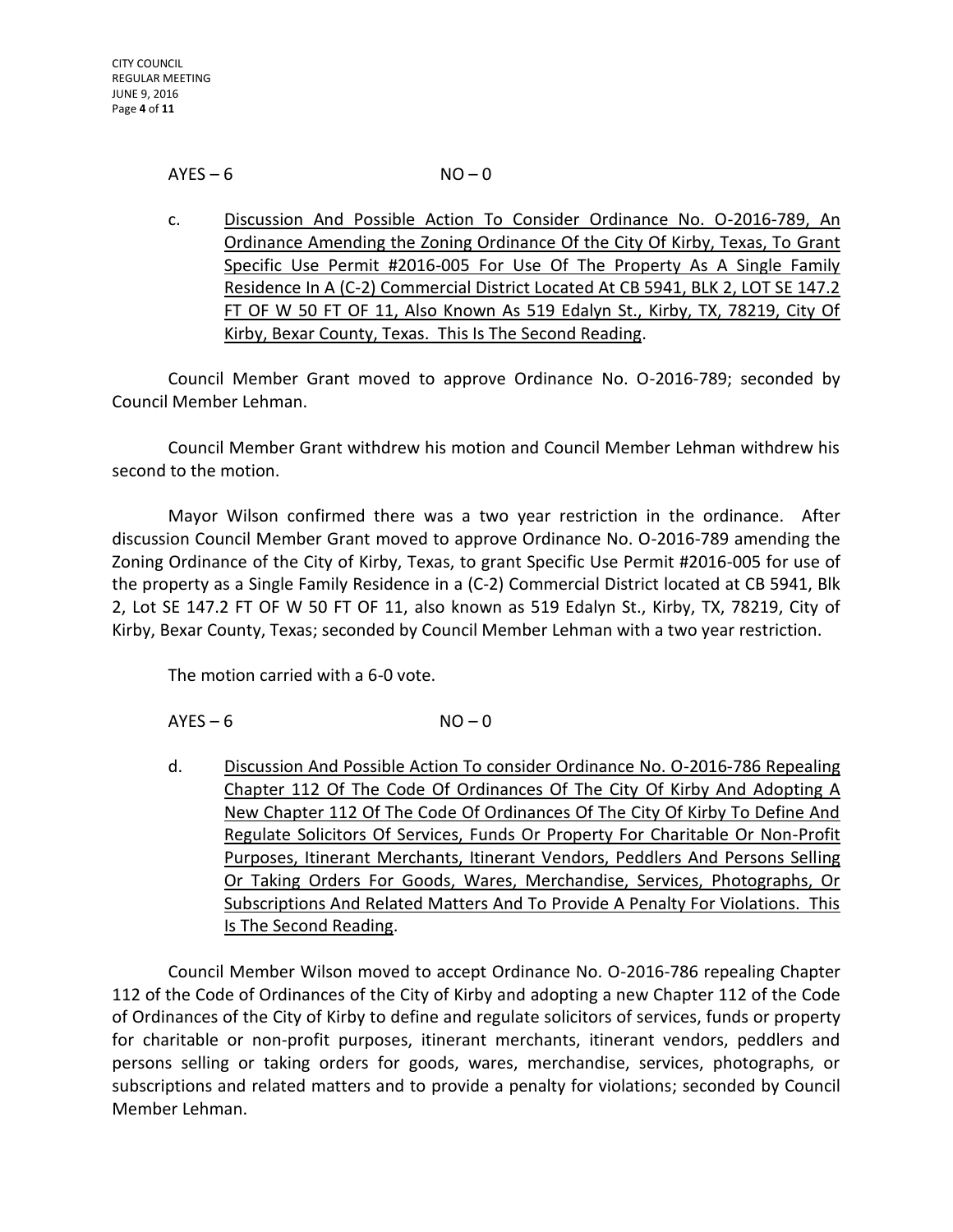The motion carried with a 6-0 vote.

 $AYES - 6$   $NO - 0$ 

e. Discussion And Possible Action To Consider Ordinance No. O-2016-784 Amending Sections 113.01 And 113.02 Of Chapter 113 Of The Code Of Ordinances Of The City Of Kirby, Texas To Adopt By Reference New State Rules For Food Establishments. This Is The Second Reading.

Mayor Pro-Tem Faulkner moved to accept Ordinance No. O-2016-784 amending Sections 113.01 and 113.02 of Chapter 113 of the Code of Ordinances of the City of Kirby, Texas to adopt by reference new state rules for food establishments; seconded by Council Member Wilson.

The motion carried with a 6-0 vote.

 $AYES - 6$   $NO - 0$ 

f. Discussion And Possible Action To Consider Ordinance No. O-2016-791 Amending Section 113.01 Of The Code Of Ordinances Of The City Of Kirby To Define "Temporary Food Establishment" And Amending Section 113.07 (D) Of The Code Of Ordinances Of The City Of Kirby To Revise City Rules As To Food Handler Training And To Exempt Food Handlers Working Only At A Temporary Food Establishment From The Training Requirements. This Is The First Reading.

Council Member Grant moved to accept Ordinance No. O-2016-791 amending Section 113.01 of the Code of Ordinances of the City of Kirby to define "Temporary Food Establishment" and amending Section 113.07 (D) of the Code of Ordinances of the City of Kirby to revise City rules as to food handler training and to exempt food handlers working only at a temporary food establishment from the training requirements; seconded by Council Member Lehman.

The motion carried with a 6-0 vote.

 $AYES - 6$   $NO - 0$ 

g. Discussion And Possible Action to Consider Ordinance No. O-2016-790, Repealing Ordinance No. 2 And Adopting A New Corporate Seal For The City Of Kirby. This Is The Second Reading.

Council Member Grant moved to accept Ordinance No. O-2016-790 repealing Ordinance No. 2 and adopting a new corporate seal for the City of Kirby; seconded by Mayor Pro-Tem Faulkner.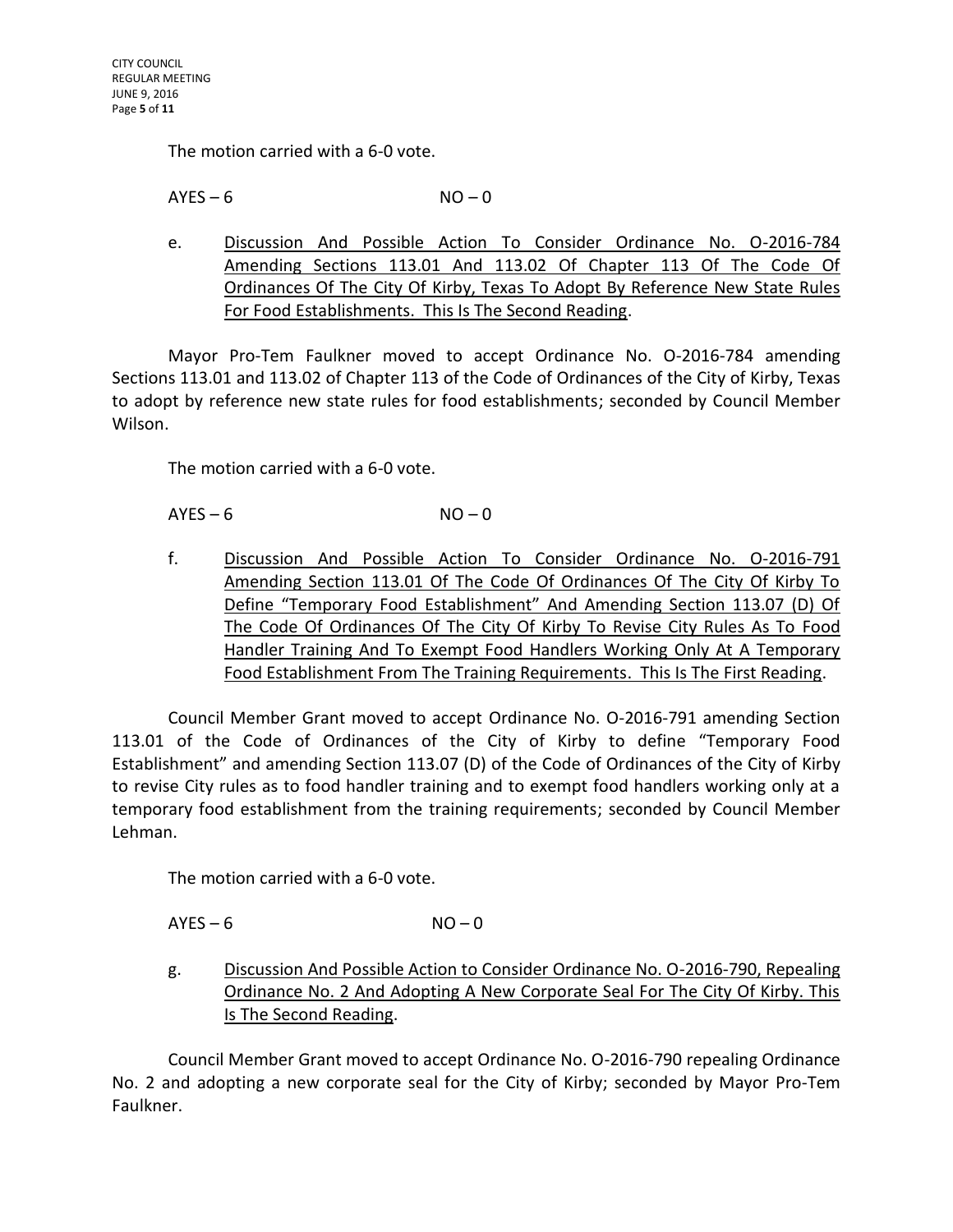The motion carried with a 6-0 vote.

 $AYES - 6$   $NO - 0$ 

# h. Discussion And Possible Action Regarding The Friendship Park Hike & Bike Trail Project

Mark Hill, Ford Engineering, provided an update on the Friendship Park Hike & Bike Trail Project. The budget for the project is \$509,196. The anticipated letting date will be in August and approximately 120 days to complete after the contract is accepted and consider rain days. The project could be completed by January 2017.

# i. Discussion And Possible Action Regarding The Binz Engleman Road Reconstruction Project

Mark Hill, Ford Engineering, provided an update on the Binz Engleman Road Reconstruction project. The budget for the project is \$2,119,072 construction cost. The plans identified remove parking on the south side of Binz Engleman, minimum lane width of 11' for driving (one lane each direction), minimum 6' for bike lane. There are many mailboxes along the road and some are custom mailboxes. Because they are not in the City's or TxDot requirements to keep them custom mailboxes, they will be replaced with standard mailboxes and give the owner back the materials from the custom mailbox. There was discussion about driveways and sidewalks. The anticipated letting date is in August or September and this project will take approximately one year.

# j. Discussion And Possible Action Regarding The John Sterling Park Improvements Project

Mark Hill, Ford Engineering, provided an update on the John Sterling Park Improvements Project. The cost will be within budget and they will look at sidewalks that need to be replaced.

Council Member Grant moved to approve the proposal for John Sterling Park Improvements Project; seconded by Mayor Pro-Tem Faulkner.

The motion carried with a 7-0 vote.

 $AYES - 7$   $NO - 0$ 

k. Discussion And Possible Action To Consider Bexar Metro 9-1-1 Network District Proposed Fiscal Year 2017 Budget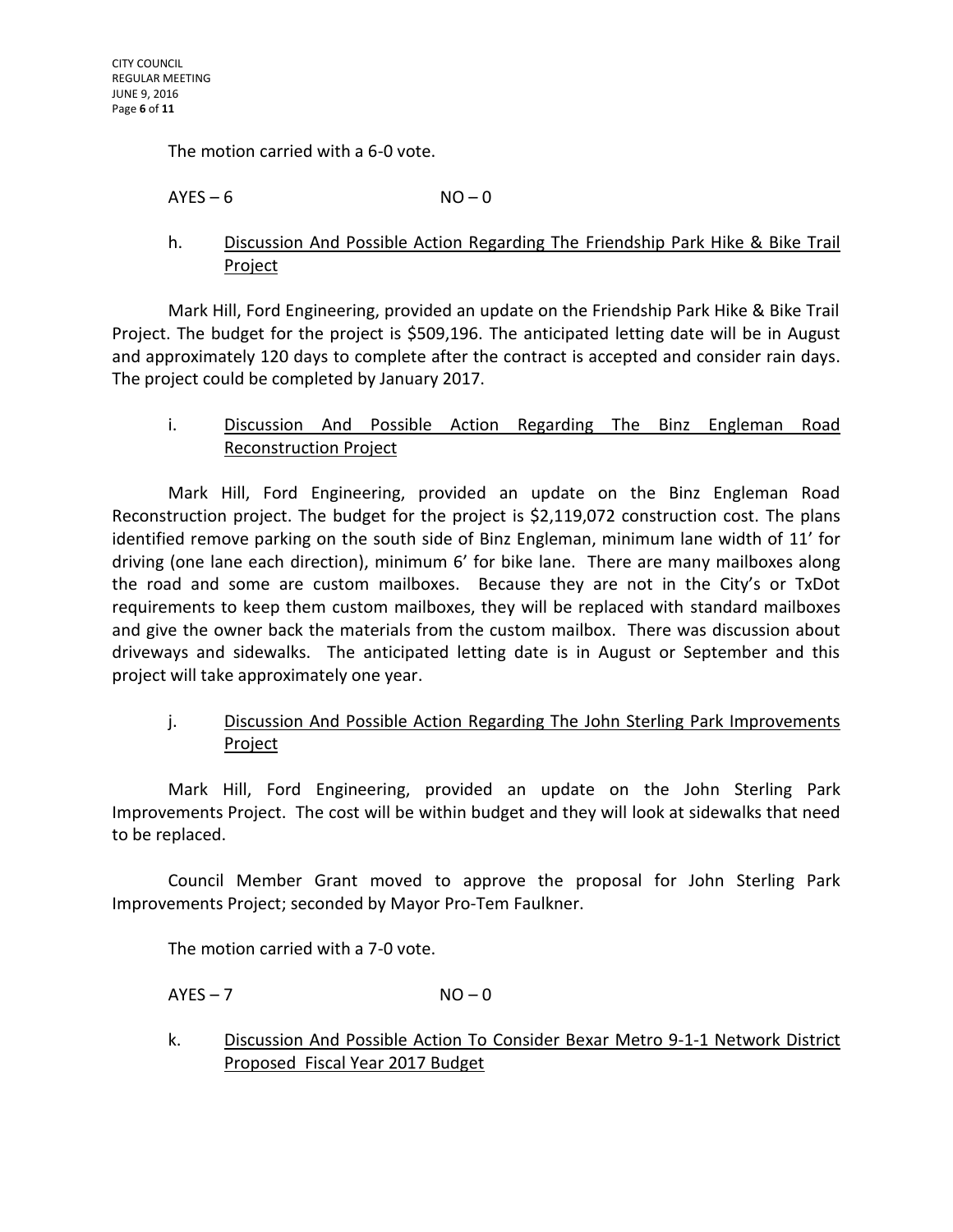Council Member Grant moved to accept the Bexar Metro 9-1-1 Network District Proposed Fiscal Year 2017 Budget; seconded by Council Member Lehman.

The motion carried with a 6-0 vote.

 $AYES - 6$   $NO - 0$ 

#### l. Discussion And Possible Action Regarding 2016 Pool Policies

City Manager Vernon said the pool policies were approved last year and a few updates were made to the pool policies this year.

Council Member Grant moved to accept the 2016 Pool Policies; seconded by Mayor Pro-Tem Faulkner.

The motion carried with a 6-0 vote.

 $AYES - 6$  NO – 0

## m. Discussion And Possible Action Regarding The City of Kirby's Permitting Process

Mayor Wilson asked City Secretary Patty Cox to provide Council with the overview for the permitting process. Ms. Cox provided a step by step flow chart with the step by step process for permitting. Mayor Wilson asked that there be a step to indicate that the landscape plans were submitted and approved for commercial property and the variance request process.

Mayor Wilson asked that a form be created to request individual departments sign off on the plans if they meet their approval.

Greg Hallmark said they try to have commercial reviews completed and returned to the city within ten days and five days for residential plan reviews. If the contractor doesn't reply to their comments, that causes a delay in the process. Also, 2015 Energy Codes needs to be adopted in September.

Council Member Romens asked if they conduct landscape reviews on residential property. The reason he was asking was because of the amount of rain we have experienced the landscape could change and cause flooding into neighbor property.

Greg Hallmark said they do not review landscape. If a City has a fence ordinance, on the building final they will indicate if landscape (irrigation) and fence are not completed. If installing an irrigation system a permit is required.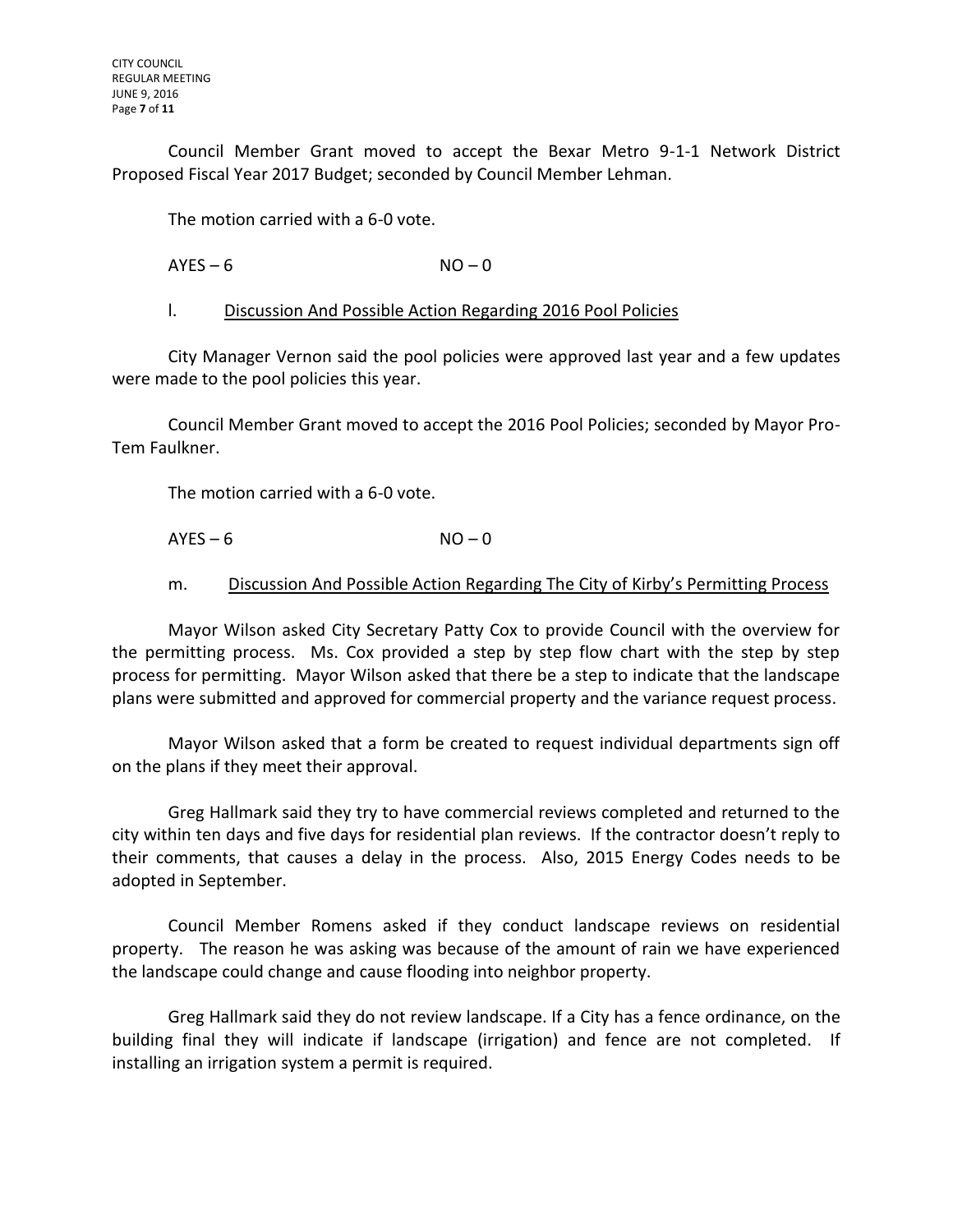## n. Discussion And Possible Action Establishing 2016-2017 Goals For The City Of Kirby

Mayor Wilson asked the Council to submit five items they would like to see the City improve on to Mayor Wilson and City Manager Vernon no later than Friday, June 17.

Mayor Pro-Tem Faulkner moved to table discussion to the next agenda; seconded by Council Member Grant.

The motion carried with a 6-0 vote.

 $AYES - 6$   $NO - 0$ 

o. Discussion And Possible Action Regarding The City Of Kirby's Marketing & Branding Plans

Mayor Wilson asked City Manager Vernon go over Facebook and Twitter.

City Manager Vernon provided Council information on Facebook and Twitter. The tagline contest ended May 31 and the entrants will be reviewed at the next Council meeting and awarded at the  $4<sup>th</sup>$  of July event.

p. Discussion And Possible Action Regarding Boundary Adjustment Request To The City Of San Antonio

Mayor Wilson suggested giving City Manager Vernon the authority to negotiate with the City of San Antonio regarding the boundary adjustment. San Antonio is asking for Kirby to reconsider the one-time cash payment. They would like Kirby to pay San Antonio 50% of all property, sales, and franchise taxes on the properties for 15 years and take over Summerfest Road maintenance and a portion of FM 78 near the former Sysco property. He said Kirby's counter proposal would be 50% of all revenues for ten years.

After their discussion, Mayor Pro-Tem Faulkner moved to give City Manager Vernon the authority to negotiate the boundary adjustment with 50% property, sales, and franchise taxes on properties for 10 year; seconded by Council Member Grant.

The motion carried with a 6-0 vote.

 $AYES - 6$   $NO - 0$ 

q. Discussion And Possible Action To Consider John Houlton's Resignation From Beautification And Recycle Committee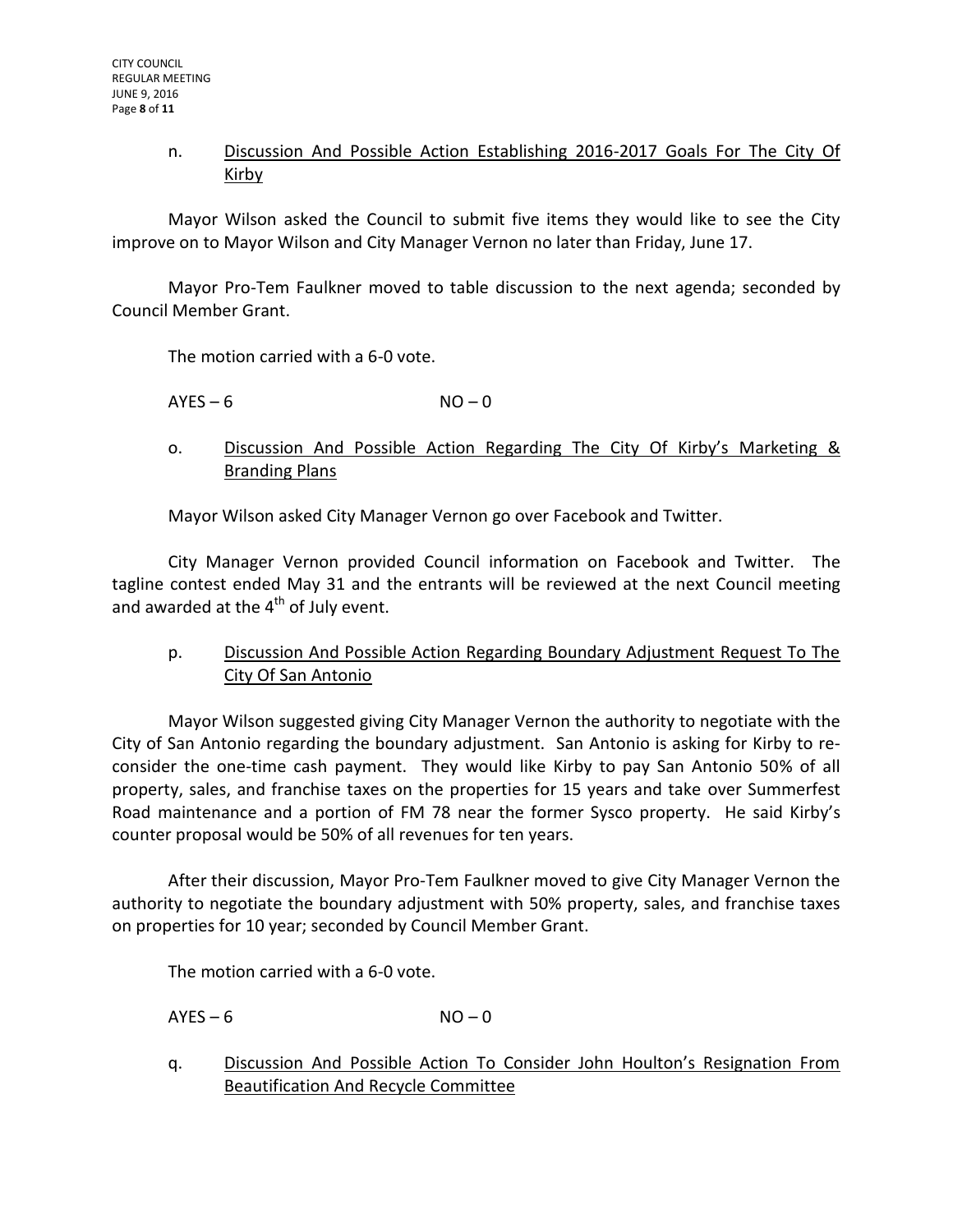Mayor Pro-Tem Faulkner moved to accept John Houlton's resignation from Beautification and Recycle Committee; seconded by Council Member Grant.

The motion carried with a 6-0 vote.

 $AYES - 6$   $NO - 0$ 

## **8. Council Updates**

- a. Planning & Zoning
- b. Buildings & Standards
- c. Crime Control
- d. Beautification & Recycling
- e. Parks & Recreation
- f. Economic Development
- g. Ordinance Review

a. Planning & Zoning – Council Member Romens said the next meeting will be conducted on June 14, 2016. He will mention to the Commission that Council will be discussing goals.

b. Building and Standards – Council Member Lehman addressed the property located at 107 MacRae. City Manager Vernon said the next meeting is in July.

c. Crime Control – Council Member Pierce said their next meeting will be in July.

d. Beautification & Recycling – Council Member Wilson said the next clean-up will take place on Arneson. The Committee wants to design a banner to bring attention to their events also distribute flyers to get more people involved.

e. Parks & Recreation – Council Member Grant said the Committee is moving forward with the  $4^{\text{th}}$  of July event.

f. Economic Development – City Manager Vernon said the next meeting is June 22, 2016 at 5:30 P.M.

g. Ordinance Review – Mayor Pro-Tem Faulkner said the next meeting will be June 22 at 6:30 P.M.

## **9. Requests and Announcements**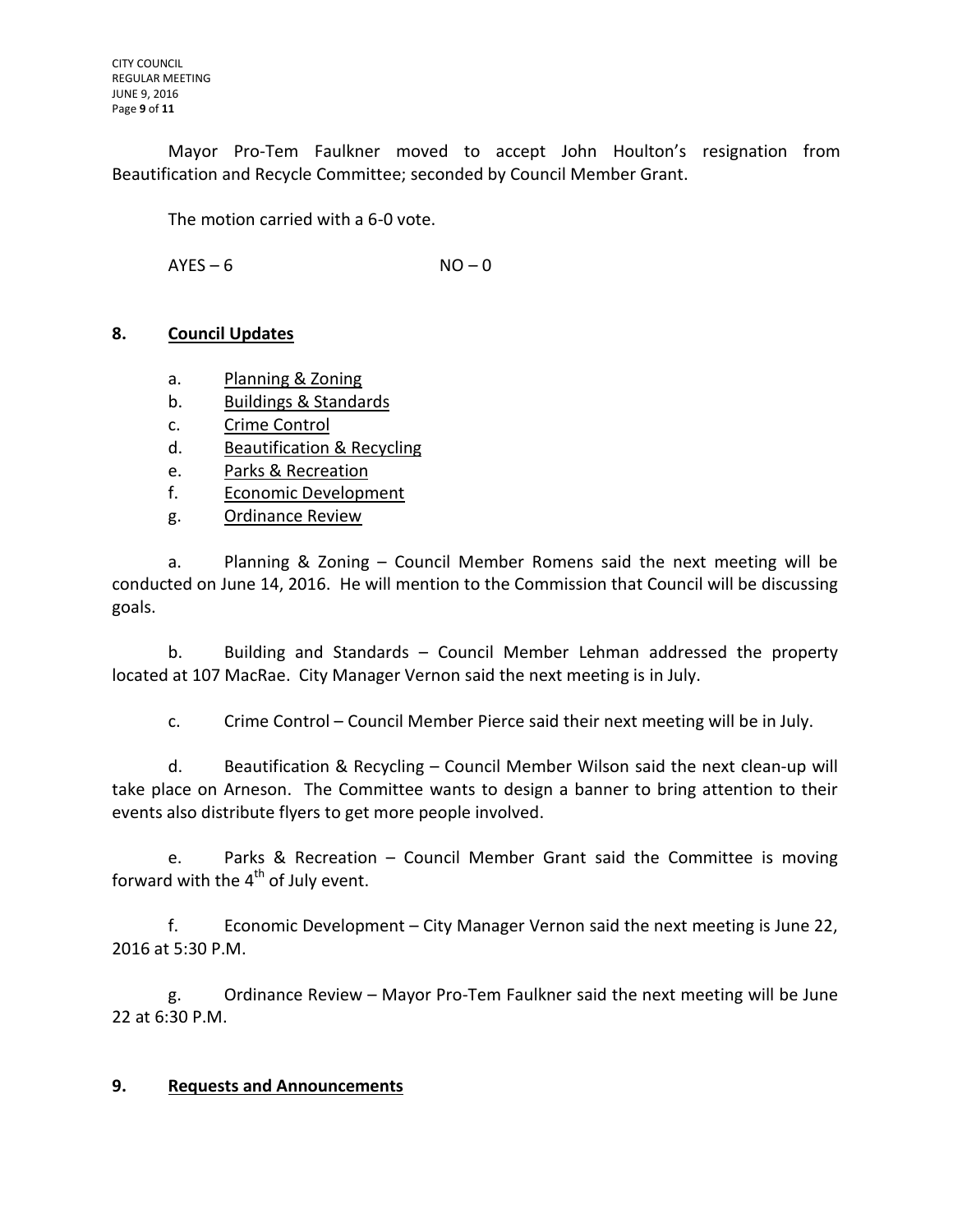## a. Requests By Mayor And Council Members For Items To Be Placed On Future City Council Agendas And Announcements On City Events/Community Interests

Council Member Grant – Requested more elaborate information on code compliance in the Police Department monthly report.

Council Member Lehman – Concurred with Council Member Grant, he would like more information about code compliance activity. Also, FM 78 needs to be cleaned up.

Council Member Romens – There is poor drainage on City streets that pool water. He asked if the City planned on removing silt and excess flood water from the various areas in the City.

Council Member Wilson – Thanked Finance Director Tina Ynfante for going over and above getting lifeguards hired. She said she has received complaints about potholes on Cinderella and Diadem. Dispatchers did a very professional job with calls they receive and Flag Day is June 14 at Fire Station.

Mayor Pro-Tem Faulkner - Requested an update on the Binz Engleman Road property be place on the next agenda. City Manager Vernon informed Council the staff mailed an invitation to the residents affected by the changes to attend a meeting at city hall on June 16 to discuss the City's plans for the property. Mayor Pro-Tem Faulkner asked if the date for the next city wide garage sale has been set. City Manager Vernon said it will be in September because of the Republic Services schedule. Mayor Pro-Tem Faulkner announced there is tennis in the park and they will also have a summer program. Registration is for youth  $6 - 18$  years old. She said several events occurred that made her proud to live in Kirby. She provided examples. After listening to recordings that were emailed to Council, she let Chief Bois know that the dispatchers deserve an award. That recording was just one example of what they deal with on a daily basis. She requested that City Council and city staff inquire and investigate the callers information and who the City Council member is who is feeding him the information he addressed in the recording they were emailed. Currently there are 50 plus City employees and only three of them have been called out during the citizen's participation. Her question is, "Why are only those two or three being targeted by citizens who never even participated in any of our meetings?" Also, Mr. James Craig mentioned at the last meeting the City Manager's salary and the fact that her and Chief Bois do not live in the City and said according to a city council member that's not allowed. Mayor Pro-Tem Faulkner stated that according to the state code for the state of Texas Section 552.1175 which applies to law enforcement it automatically makes their personal information confidential. Council needs to take action to protect our employees against rogue council members putting the lives in danger and in jeopardy of our city employees. At a minimum this is targeting or harassment and with this information on the state code this council member has now crossed a line and I believe action needs to be taken. She requested an investigation both on a legal and ethical level be pursued.